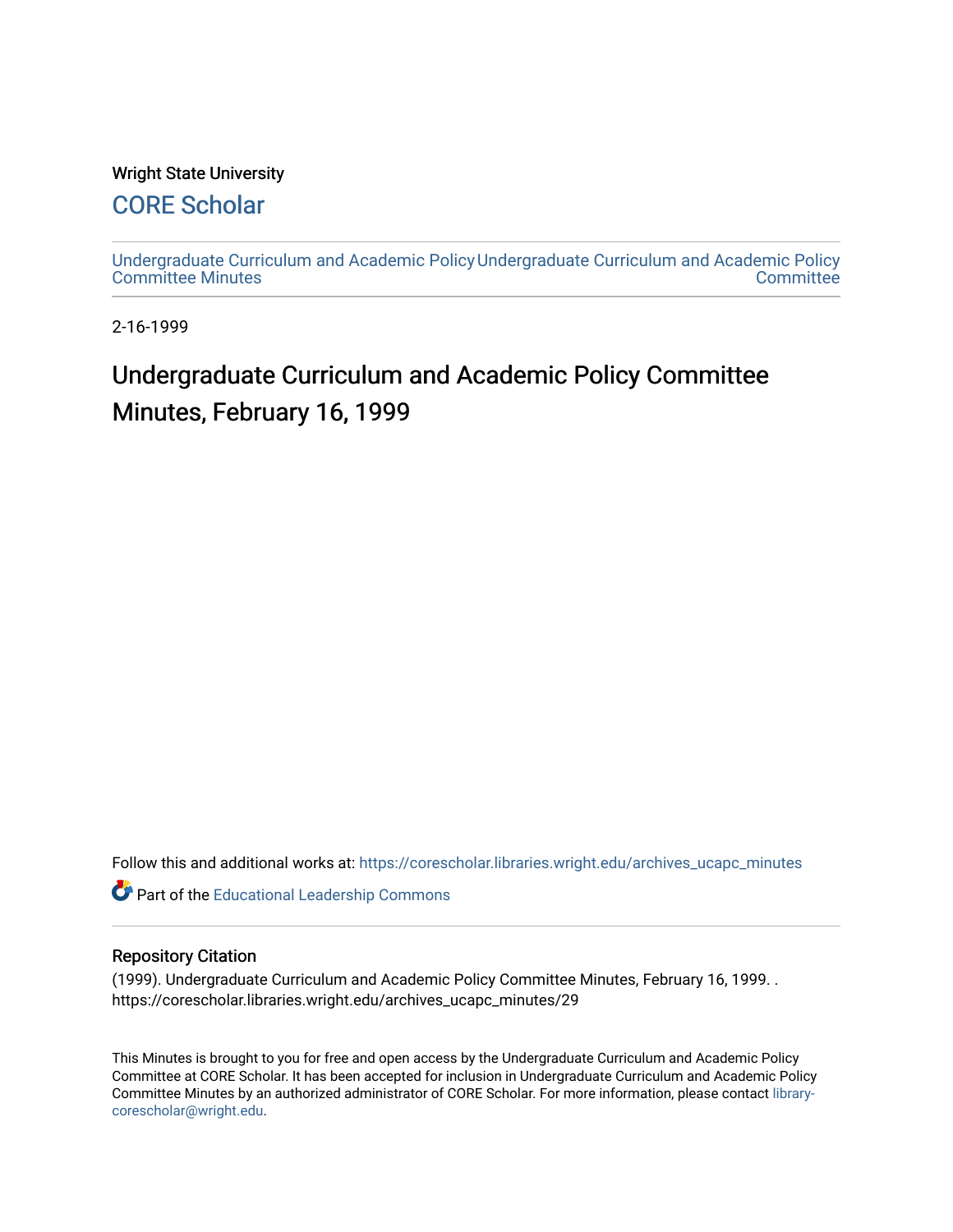# **Undergraduate Curriculum and Academic Policy Committee**

### **Minutes of February 16, 1999 Meeting**

**Present:** Carol Holdcraft, Beth Basista, Steve Peterson, Tim Rafferty, Anne Runyan, Joe Law, Jan Maxwell, Tom Sav, Joe Slater, Ken Strickland, Roy Vice, Jeanne Fraker

**Minutes:** Minutes of January 19, 1999 were approved as distributed.

### **Course Inventory Requests/Course Modification Requests:**

COSM: The committee tabled: MTH 130, MTH 128, MTH 129, MTH 131, MTH 229 because the paperwork had not arrived from the college committee yet. In addition, the committee asked the chair to obtain follow-up information from the math department explaining the rationale for the changes and a flow-chart showing the proposed changes.

CEHS: The committee approved: ED 429, ED 427 (pending follow-up on the CEHS dean signature, as well as clarification about library resources planning to support this course)

GE Substitution: Regarding the committee's prior approved of HPR 250, HPR 251 as GE substitutions for HPR Students: after clarification of the proposal at the GEOAC meeting February 9, a modified proposal was supported. The modified proposal is to designate HPR 250 and HPR 251 as a General Education substitution for BIO 106 and BIO 107. This modification will be presented at the Senate meeting on March 1, 1999.

### **New Programs:**

### Minors:

CECS: Concerning the previously approved new minor in Environmental Science and Engineering: The chair received a request to modify the proposal from the Assistant Dean CECS based on recommendations from the Environmental Health Sciences department. Upon reviewing the number of changes, and discussion by the committee, it was agreed to return the proposal to the CECS curriculum committee for review. The chair will suggest tabling the proposal at the Senate meeting, pending this review.

### **Old Business:**

CLEP Policy: Jeanne Fraker shared data on the policies of other Ohio colleges and universities concerning CLEP credit. Anne Runyan brought forward feedback from the English department. They do